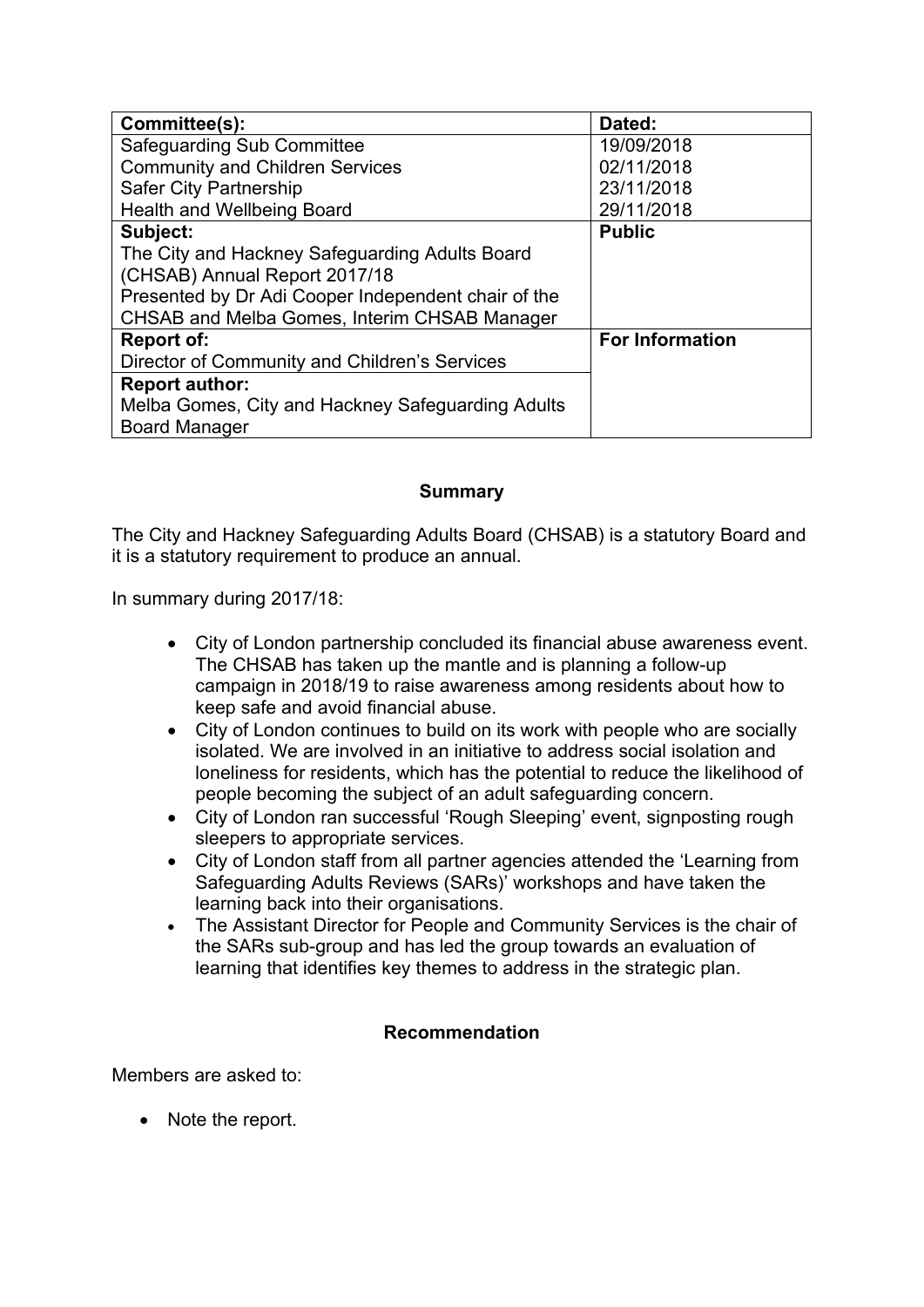## **Main Report**

## **Background**

- 1. The London Borough of Hackney and the City of London have diverse, vibrant communities. Many organisations and individuals provide effective adult safeguarding, and are also committed to the Safeguarding Adults Board and the partnerships it represents. The CHSAB is a multi-agency partnership of statutory and non-statutory stakeholders. This report sets out an appraisal of the safeguarding adults activity of those agencies across the City of London and Hackney boroughs in 2017/18.
- 2. The Care Act 2014 sets out a clear statutory framework for how local authorities and other key partners – such as care providers, health services, housing providers and criminal justice agencies – should work together to protect an adult's right to live in safety, free from abuse and neglect. It introduces new safeguarding duties for local authorities including: leading a multi-agency local adult safeguarding system; making or causing enquiries to be made where there is a safeguarding concern; carrying out SARs; arranging for the provision of independent advocates; and hosting Safeguarding Adults **Boards**
- 3. In setting out a statutory requirement for Safeguarding Adults Boards for the first time, the Care Act establishes three core duties for those Boards. The Board must:
	- publish a strategic plan for each financial year that sets out how it will meet its main objectives and how members will achieve this
	- conduct any SARs as required
	- publish an annual report detailing what the Safeguarding Adults Board has done during the year to achieve its main objectives and implement its strategic plan.

This annual report is provided in line with this requirement.

### **Key Achievements**

- 4. In line with its strategy, key achievements for the Board in 2017/18 include:
- We trained Safeguarding Champions to promote the message to the community that safeguarding is everybody's business.
- The Chair of the Board and the Board Manager visited community groups to tell them about safeguarding and the work of the Board.
- We responded to the views of service users and set up a User/Carer/Patient sub-group of the Board to enable us to hear the views of users and carers.
- We reviewed our website with service users and amended the content to be clearer about safeguarding and service users' rights.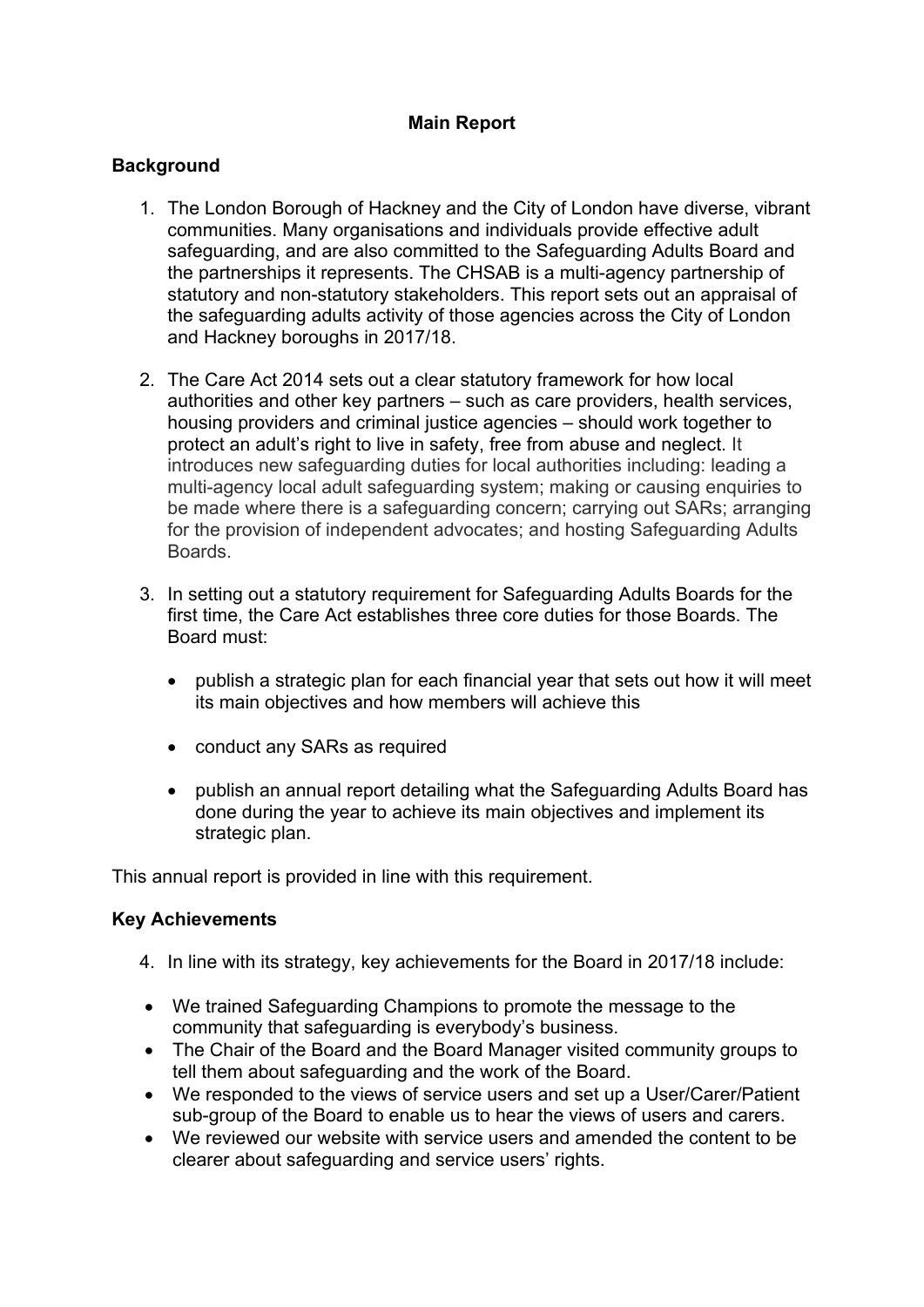- We supported staff to develop their learning to be able to work effectively with people who use safeguarding services.
- We reviewed the information we received and sought improvements where required, for example, through audits or analysis.
- We met our legal duty to commission SARs and we considered referrals, one of which progressed to a SAR. We will report on this in the 2018/19 report.
- The City of London arranged an event on Financial Abuse which was very well received.
- We held a winter-long campaign to address the needs of rough sleepers.

# **5. What didn't we do so well?**

- Although we have raised awareness of safeguarding adults far and wide, we have not reached all groups. It has not been easy or possible to reach all groups of people from different ethnic backgrounds and faiths.
- We started hearing from adult social care and health service users through the Safeguarding Champions and the user groups, but we have not heard from people who use Safeguarding Adults services.
- We laid the foundation for a prevention strategy, but we have not been able to put anything in place to enable people to ask for early help or intervention.

# **6. What we have yet to find out**

- We have done much work to pass on the learning from the SARs and we heard from staff about what will help to improve services. However, we will not know until 2019 if this has made any difference to practice.
- City and Hackney are involved in a project on social isolation. We await its findings.
- We need to find out more about how we can work with other Boards in City and Hackney to prevent abuse and neglect.

# **Comments from Service Users and Residents on the Annual Report 2017/18**

- 7. CHSAB website:
- "You heard us …we said we don't understand 'abuse', you used 'harm'. That's good."
- User feedback said that the website and safeguarding should be on the front page of the Council's website. Users said it is currently hard to find, except through Google search.
- 8. People told us that they want:
- regular communication from the Board, as there was much in the report that they could not relate to
- simple safeguarding information so they can be informal ambassadors in the community for safeguarding
- safeguarding information advertised across the boroughs
- an effective service user group to be 'critical friends' to the Board